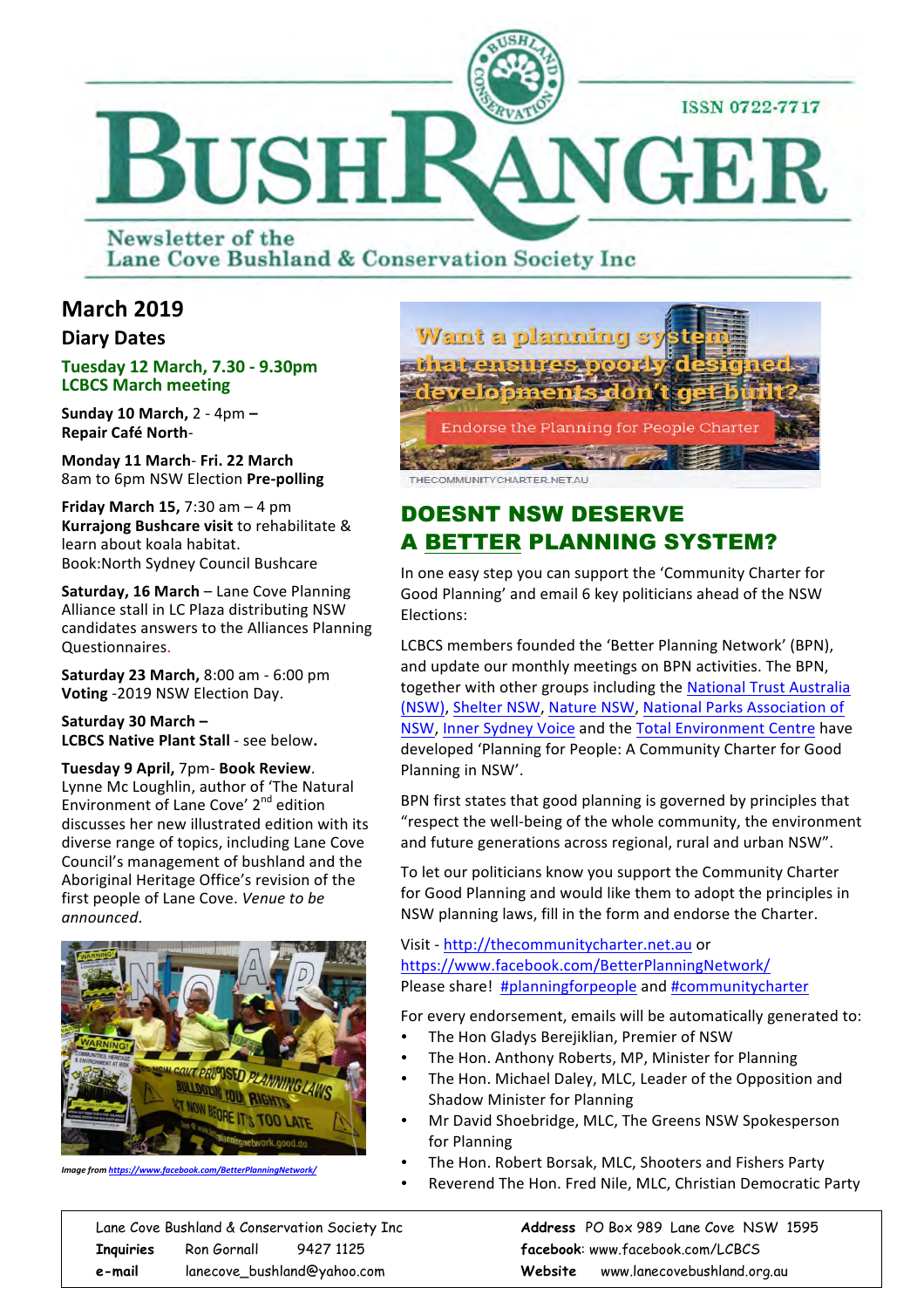# Australia's Population Hits 25 million but Who is Cheering?

In August 2018 Australia's population hit the 25 million mark. The huge imposition on our fragile ecosystems and water supply and the demand for capital to finance the infrastructure needs is illustrated in this snapshot taken from the STEP website: 

#### **https://www.step.org.au/index.php/item/339-australia-spopulation-hits-25-million-but-who-is-cheering** .

Public concern about **the rate** of population growth has increasingly focused on the shortcomings of infrastructure in Sydney and Melbourne. The ABS has been instructed to assume continuation of high rates of immigration.

Scenario B represents approximately the experience over the past ten years. The projected outcomes are as follows:

| Location                 | <b>Projected population (millions)</b> |      |      |
|--------------------------|----------------------------------------|------|------|
|                          | 2017                                   | 2036 | 2066 |
| <b>Australia</b>         | 24.6                                   | 33.2 | 42.6 |
| <b>Greater Sydney</b>    | 5.1                                    | 7.0  | 9.7  |
| <b>Greater Melbourne</b> | 4.8                                    | 7.0  | 10.2 |
| <b>Greater Brisbane</b>  | 2.4                                    | 3.4  | 4.8  |

Based on these projections governments are expecting the country to provide for an extra 8.6 million citizens over the next 20 years and a further 9.4 million over the following 30 vears. That's the creation of another one and **a half Sydneys in only 20 years!** 

Where will all these people live? This is a huge imposition on our fragile ecosystems and water supply and the demand for capital to finance the infrastructure needs.

The table below gives some historical data of past migration rate to put the current situation into perspective.

| 10 year periods<br>(ending 30 June) | <b>Average net overseas</b><br>migration pa |
|-------------------------------------|---------------------------------------------|
| $2009 - 18$                         | 221,700                                     |
| 1999-08                             | 144,700                                     |
| 1989-98                             | 86,500                                      |

For full article go to: https://www.step.org.au

# LANE COVE NATIONAL PARK PRIVATISATION

NSW National Parks have over 50 million park visitors each year, with 5 million visits annually to the Blue Mountains National Park. Yet 100 rangers have been lost/sacked (1 in 3 of front line staff) under the NSW Berejiklian Government, and part of Lane Cove National Park was recently privatised, according to the **Public Service Association of NSW (PSA NSW).** 

#### The Society's Facebook page:

https://www.facebook.com/LCBCS/ shows a video of a recent visit to the Lane Cove National Park by the PSA NSW's General Secretary and veteran NSW National Parks and Wildlife Service Ranger Kim de Govrik where they describe their fears for the National Parks Estate.

### **Investing In Our Natural Environment: A Cleaner Greener NSW**

The March edition of The Village Observer features 'Investing in our Natural Environment' on page 29, an article by the Society. We join the Nature **Conservation Council** (NCC) in calling for urban bushland, green spaces and tree canopies to be a priority for the NSW Government.

With the NSW elections upon us we urgently need leaders that recognise a healthy, functioning environment is essential for the health and wellbeing of the people of NSW. The long and short-term objectives of governments, such as planning for a growing population, often undermine the long-term

need to conserve and enhance wildlife, our natural environment and plan for a sustainable future.

Read the NCC joint environment group platform 'A Cleaner Greener NSW' that calls for the implementation and permanent protection of the 'Sydney Green Grid' and calls on Government to remove the laws and policies that allow for unchecked tree clearing for development and infrastructure (such as the Exempt and Complying Development Code and the 10/50 Bushfire Code) and to legislate to maintain and increase urban trees and tree canopy (40% increase of Sydney's tree canopy by 2030).

### The Lane Cove Planning Alliance Stall

**On Saturday 16 March in the Lane Cove Plaza** NSW candidates' answers to the LCPA's Questionnaires regarding planning and development will be distributed to help you know their policies.

Volunteers are welcome. Contact Doug: 9428 2527. This information will be publicised widely in the local media.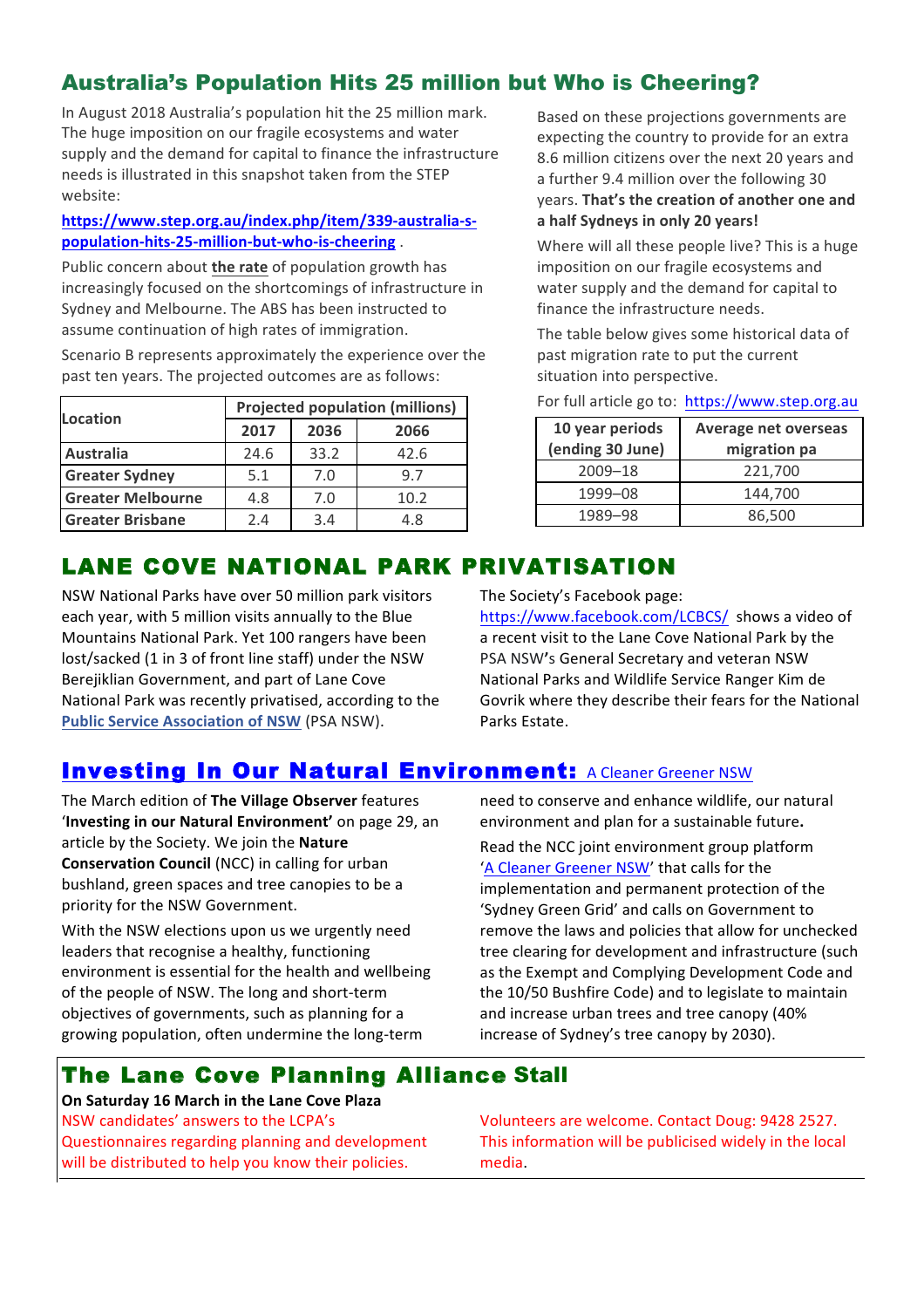





**Sunday 10 March** 2pm to 4pm

*Pictures speak louder than words!*

What: **Free repairs.** Donations welcomed When: **First and second Sundays** of the month Where: **Living and Learning Centre**, 180 Longueville Road, Lane Cove. Park**: Free** all day along Longueville Road or 3 hours free on Little St Car Park More information **Wendy 94204884** or **0410280912** Email: enquiries@repaircafesydneynorth.net Website: **repaircafesydneynorth.net** or visit our Facebook page



# BMAC helps protect bushland in Longueville and Northwood

For 2 years, from Monday 18 March, 2019, Sydney Water's contractor Interflow P/L will work on the



Northern Suburbs Ocean Outfall Sewer (NSOOS) - a 3 metre wide wastewater tunnel - to improve the wastewater tunnel, built in 1930's, from the Warraroon Reserve area off Dettmann Ave.

A works station and 12 metre truck will block the walking track to William Edward St, Longueville. An alternative track, bypassing the rock bridge, will still be available. Other work sites are sited in Woodford Bay and Burns Bay Reserve.

Few trees or seedbank will be impacted as the first proposal (18 months ago) has been greatly modified to accommodate concerns for bushland. Society's representatives on Council's Bushland Management Advisory Committee (BMAC) have been part of the consultation process to ensure that harm is minimised, and at completion of the work the area will be restored.

### **2019 NSW State election – Lane Cove State District Saturday, 23 March 2019. 8:00 am - 6:00 pm**

Election of the 57th Parliament of NSW, including all 93 seats in the NSW Legislative Assembly and 21 of the 42 seats in the NSW Legislative Council (Upper House). Close of Nominations is 6 March.

Early voting -from Mon. 11 March 2019 until Fri. 22 March 2019, 8am to 6pm. **At** 



@ Lane Cove Election Managers Office, Shop 5 & 6, 9-13 Birdwood Ave, Lane Cove.

St Anne's Anglican Church, 42 Church St, Ryde.

To find out about *ivote* and postal vote applications go to: https://registration.ivote.nsw.gov.au/ Applications close 1pm on 23 March and 6pm Monday 18 March 2019 respectively.